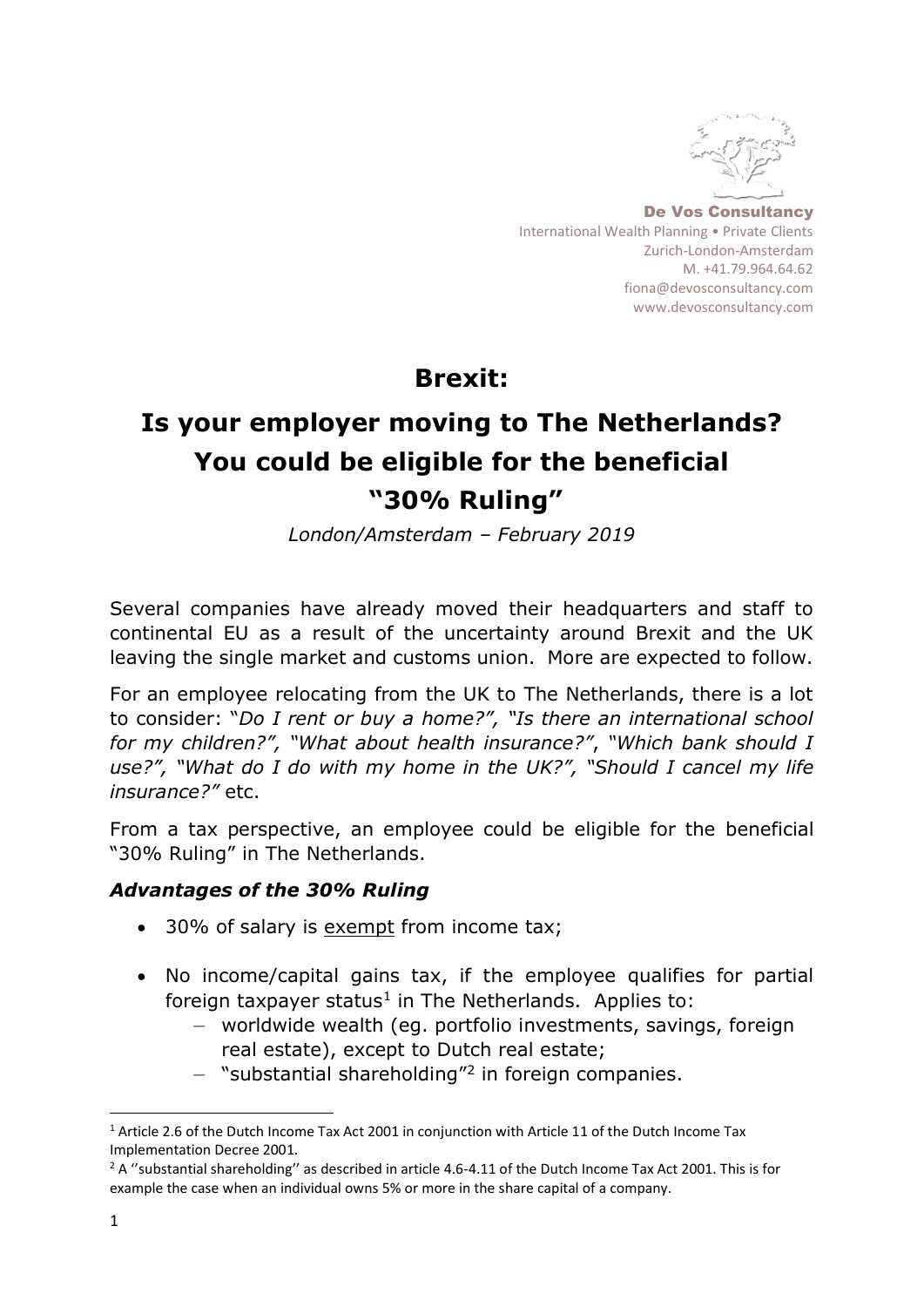For example, an employee with portfolio investments of  $E1$  million could save approx. €16,800 in tax annually.

Residents under the 30% Ruling are entitled to the advantages of Dutch tax treaties and qualify as a resident of The Netherlands pursuant to article 4, subsection 1 OECD Model.<sup>3</sup> Different rules apply to American citizens and United Stated Green Card holders.<sup>4</sup>

### *Spouse or Partner*

The accompanying spouse or qualifying tax partner<sup>5</sup> can fiscally allocate certain components of their taxable income/wealth to the spouse qualifying for the 30% Ruling.<sup>6</sup> This greatly expands the advantages of the 30% Ruling.

# *Requirements to apply for the 30% Ruling*

The main requirement is that an employment contract is in place and that the employee is recruited from *outside* The Netherlands by the employer in The Netherlands because of their expertise.<sup>7</sup> It is crucial that this step is taken *before* the employee becomes resident in The Netherlands.

For 2019, there is a new minimum salary limit set at  $\epsilon$  37,743 to qualify for the 30% Ruling.<sup>8</sup> Hence a gross salary of at least  $\epsilon$  53,919 per annum must be stipulated in the employment contract to benefit the most from the facility, of which 30% is paid tax-free.

Furthermore, if the employee has lived too close to the Dutch border prior to the employment, he won't be entitled to the ruling.<sup>9</sup> This requirement shouldn't have an impact on employees moving from London to The Hague, Rotterdam or Amsterdam.

The ruling can be applied during a period of 5 years after which standard taxation rules will apply. Please note that previous stays or employment in The Netherlands may shorten the 5-year period.

l

<sup>&</sup>lt;sup>3</sup> It is expressly indicated in the residence certificate, to be made available on request, that there is only unlimited resident tax liability with regard to income from employment and homeownership (qualified residence certificate).

<sup>4</sup> In pursuance of article 4 § 1 of the Dutch American tax treaty persons with the American nationality are deemed to be residents of the US.

<sup>5</sup> A qualifying tax partner according to Article 1.2 of the Dutch Income Tax Act 2001 in conjunction with article 5a of the General Tax Act.

<sup>6</sup> Decision of October 21, 2005, no. CPP2005/2378M in the answer to question 1.

<sup>&</sup>lt;sup>7</sup> Articles 10e ff. of the Dutch Wage Tax Implementation Decree 1965.

<sup>&</sup>lt;sup>8</sup> Exceptions to the minimum salary requirements apply to doctoral candidates and young people with a Master's degree.

<sup>9</sup> Article 10e § 2 sub b, under 2 of the Dutch Wage Tax Implementation Decree 1965. During 2/3 of the 24 months prior to the employment the employee must have resided at more than 150 kilometres, as the crow flies, from the Dutch border.